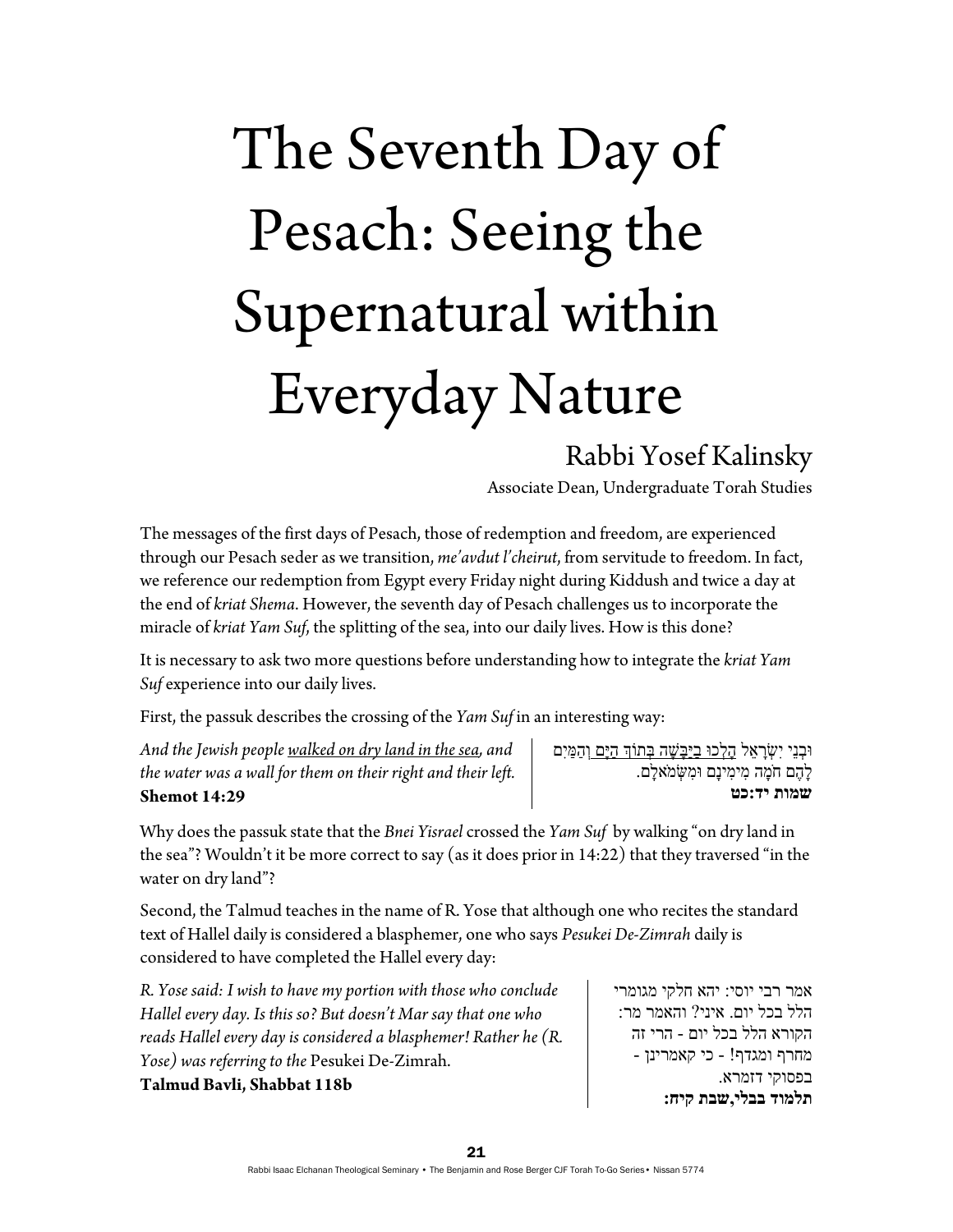What is wrong with reciting Hallel daily and in what way does the *Pesukei De-Zimrah* constitute a more permissible daily hallel?

An insight of Rabbi Yosef Dov Soloveitchik<sup>20</sup> brings greater clarity to the nature of *Pesukei De-Zimrah* and its contrast to Hallel. The Rav explains that Hallel is recited to commemorate a spectacular miracle. As such, if one recites Hallel daily he is considered a blasphemer because:

*…One should not require the daily invocation of overt miracles to appreciate God's greatness. R. Yose thus says that he would like to be among those who recite Hallel (i.e.*  Pesukei De-Zimrah*) every day, because they appreciate God's true greatness. When one truly appreciates that God of nature is His most magnificent possible manifestation on earth, he recites* Pesukei De-Zimrah*, reflecting the profound sense of awe that is experienced upon witnessing natural phenomena.*<sup>21</sup>

The purpose of *Pesukei De-Zimrah* is to thank God for all of the hidden daily miracles. For example we thank God for our livelihood and our health (e.g. "...ידך את פותח, You open Your hand*"* and "לחמה לבהמה נותן, He gives bread to the animal"). On the other hand, Hallel is recited in order to commemorate a supernatural occurrence.

However, there seems to be one exception to this rule: our recital of *Az Yashir* at the end of the *Pesukei De-Zimrah*, which celebrates the supernatural splitting of the sea. In fact, perhaps due to this difficulty, the Rambam22 cites the practice in some communities to recite *Az Yashir* after completing *Pesukei De-Zimrah*. *23*

Perhaps one can suggest a rationale for the insertion of *Az Yashir* based upon the Talmud, which states that both man's ability to support his family and the fact that his digestive system functions well are no less of a miracle than the splitting of the sea of the Jewish People upon their redemption from Egypt:

*R. Shizbi said in the name of R. Elazar b. Azariah: The livelihood of a person is as difficult as the splitting of the Sea of Reeds as it states "He gives bread to all flesh" and subsequently, "Who parted the Sea of Reeds into parts." R. Elazar b. Azariah said: [a blocked] digestive system of a person is as difficult as the day of death and the splitting of the Sea of Reeds as it states "the prisoner tries to free himself quickly" and that is followed by "[G-d Who] stirs the sea* 

אמר רב שיזבי משמיה דרבי אלעזר בן עזריה: קשין מזונותיו של אדם כקריעת ים סוף, דכתיב נתן לחם לכל בשר וסמיך ליה לגזר ים סוף לגזרים. אמר רבי אלעזר בן עזריה: קשין נקביו של אדם כיום המיתה וכקריעת ים סוף, שנאמר מהר צעה להפתח

והנה על דרך נס בלתי סדור הטבעיי אינו מן הפלא כמו מן :<sup>21</sup> See Meshech Chochma, Bamidbar 26:4 for a similar approach וכיוצא הזה אבל הענין הנפלא בהטבע הוא ההזנה התמידית שזה קיום הנמצאים והרכבת הנפרדים ובדרך טבעי כל יום קבוע הזנה לאלפי אלפים בלי מספר נמצאים מזון אשר כל אחד יזון מן הטבע הוא פועל מורה על חכמה ושלמות וכבוד השי"ת למבין It is also appropriate to reference the Ramban, Shemot 13:16, for his general perspective on how Hashem only performs miracles in order for us to to greater appreciate the daiy miracles " נסים שכולם ומקרינו דברינו בכל שנאמין עד

<sup>20</sup> As cited in Arnold Lustiger's *Derashot HaRav: Selected Lectures of Rabbi Joseph B. Soloveitchik* (New Jersey: Ohr Publishing, 2003), 153-156. For an alternative explanation see Maharal in *Gevurot Hashem* in both the introduction and at the end of Hallel.

ביחיד בין ברבים בין עולם של ומנהגו טבע בהם אין "22 *Hilkhot Tefillah* 7:13. 23 See also *Arukh Ha-Shulchan*, *Orach Chaim*, 52:1 for another explanation of this practice.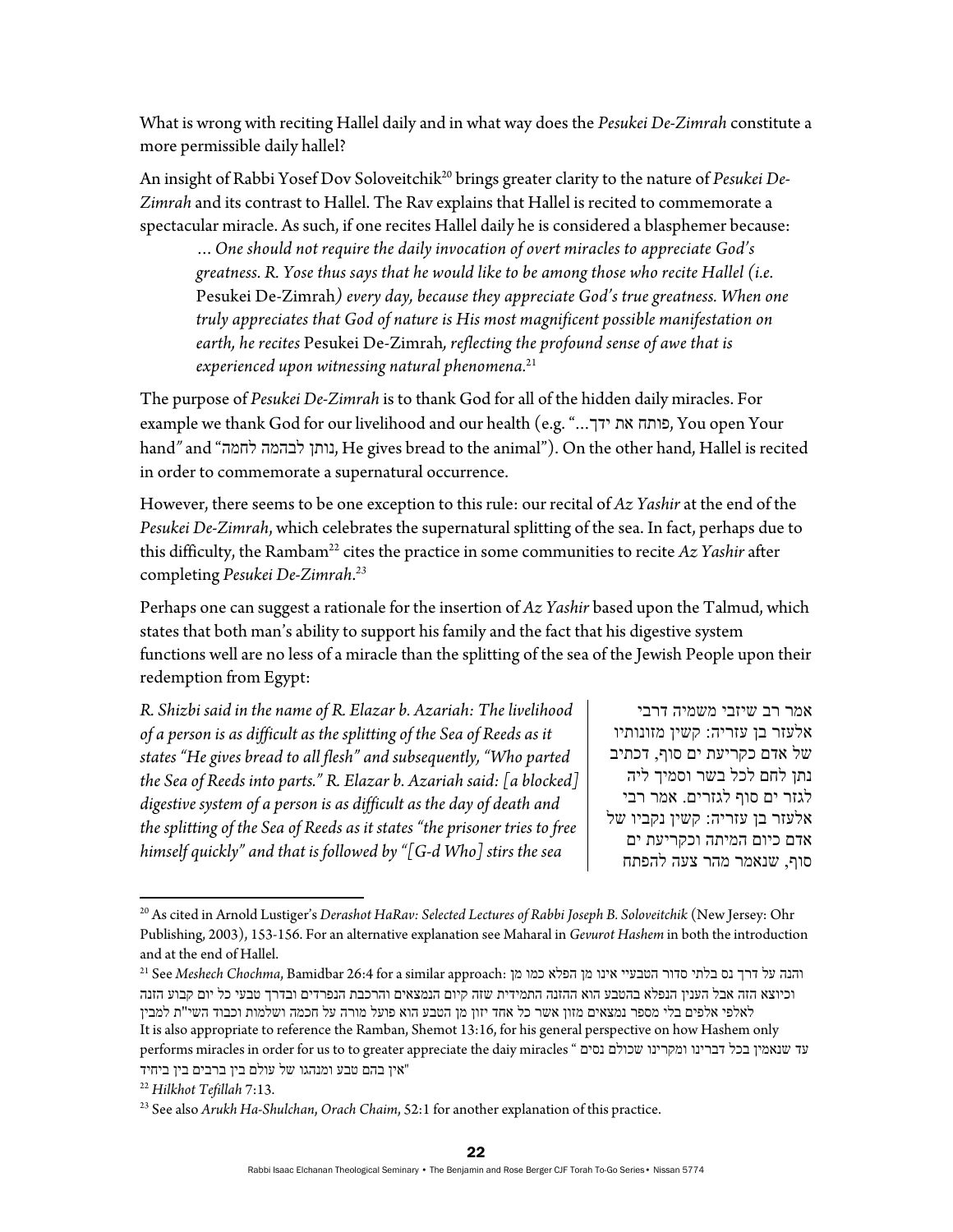## *and causes its waves to rage."*  **Talmud Bavli, Pesachim 118a**

This new insight links our appreciation of the natural course of life with supernatural historical events. As such, when reciting the *Az Yashir* chapter, which is intentionally placed at the end of the *Pesukei De-Zimrah,* a feeling of appreciation for these "daily miracles" should be felt on a personal level as well. As such, the climax of the daily *Pesukei De-Zimra* is purposefully and precisely *Az Yashir,* an overt miracle of crossing the sea, thereby demonstrating the concept that all of *Pesukei De-Zimra*'s focus on the mundane and natural should be seen through the lens and appreciation of the supernatural.

Perhaps the theme of the seventh day of Pesach is of seeing the natural daily occurrences as supernatural, since in fact they both stem from the same source, our Creator and Sustainer. We begin the holiday of Pesach and experience the seder by commemorating the miracles of the ten plagues and our redemption from Egypt, but as we transition towards the end of Yom Tov and back to our everyday lives, we need to read about *kriat Yam Suf* and its focus of not only the supernatural but the natural daily miracles that we experience. With this keen sense of appreciation, one needs to be just as thankful if not more thankful for "עמנו יום שבכל ניסך, Your miracles that are with us every day."24

This is how the great Chassidic master, the *Noam Elimelech*, 25 explains the concept of Bnei Yisrael walking, "on dry land in the sea." The higher level of faith draws not from the miraculous, but rather from viewing the mundane walking on "dry land," as if we are walking through the depths of the sea!

In a similar vein, Rabbi Soloveitchik<sup>26</sup> offered a novel approach to explain the debate in the  $Talmud<sup>27</sup>$  as to whether the great joy and celebration experienced in the Beit Hamikdash throughout the *Simchat Beit HaShoeiva* on Sukkot, was brought about by the drawing of the water ceremony or by the aura of prophecy experienced at that time. The Rav explained that the two opinions are not mutually exclusive, but rather one builds upon the other. The celebration over the offering of the water expresses an appreciation of the mundane daily gifts we receive from G-d. One must appreciate those gifts, like the oxygen we breathe, the water we drink, and our bodily functions, and not take them for granted. No life can exist without simple plain water. Yet simultaneously, one must see and experience the miracle of the mundane. As the Talmud<sup>28</sup> teaches, the blue water of the sea reminds us of the sky, which ultimately reminds us of the *Kisei* 

<sup>&</sup>lt;sup>24</sup> My rebbe, Rabbi Michael Rosensweig explains this as part of the transition within the seder itself, since after the meal we say "Hallel Hagadol" which concludes with "חסדו לעולם הסדו לעולם הכי לעולם, He gives bread to all flesh because His kindness is everlasting.*"* 

<sup>25</sup> See last page of *Lekutei Shoshana*. 26 As cited by Rabbi Joshua Hoffman

http://yeshivasbrisk.freeservers.com/Netvort/shemos/beshalach/Netvort%20Beshalach%205774.htm. 27 Talmud Bavli, *Sukkah* 50b. See also Tosfot. 28 Talmud Bavli, *Menachot* 43b.